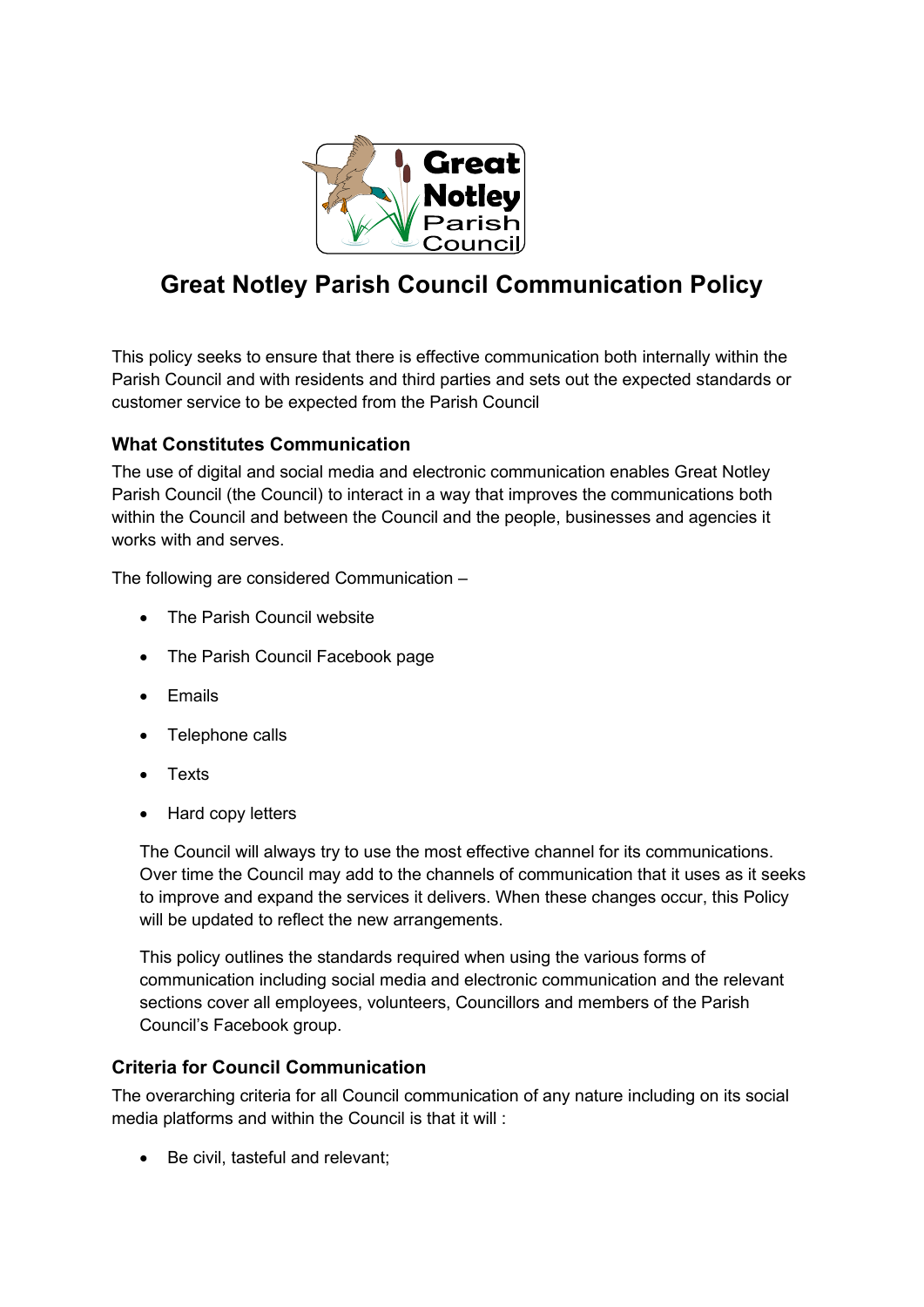- Not contain content that is knowingly unlawful, libellous, harassing, defamatory, abusive, threatening, harmful, obscene, profane, sexually oriented or racially offensive;
- Not contain content knowingly copied from elsewhere, for which the Council does not own the copyright;
- Social media and website postings will not contain any personal information unless express consent of the individual has been obtained.
- Social media postings relating to official Council business will be moderated by either the Chair/Vice Chair of the Council, an appointed Councillor or the Clerk to the Council;
- Communication including that on social media will not be used for the dissemination of any political advertising.

# **Obligations of users of Parish Council social media and all members of the Council's Facebook page**

In order to ensure that all discussions on the Council page are productive, respectful and consistent with the Council's aims and objectives, the Parish Council requires all members of the Parish Council Facebook page to comply with the following criterial:

- Be considerate and respectful of others. Vulgarity, threats or abuse of language will not be tolerated.
- Differing opinions and discussion of diverse ideas are encouraged, but personal attacks on anyone, including the Council members or staff, will not be permitted.
- Share freely and be generous with official Council posts, but be aware of copyright laws; be accurate and give credit where credit is due.
- Stay on topic.
- Refrain from using the Council's Facebook page or Twitter site for commercial purposes or to advertise market or sell products.

The site is not monitored 24/7 and we will not always be able to reply individually to all messages or comments received. However, we will endeavour to ensure that any emerging themes or helpful suggestions are passed to the relevant people or authorities. Please do not include personal/private information in your social media posts to us.

Sending a message/post via Facebook or Twitter will **not** be considered as contacting the Council for official purposes and we will not be obliged to monitor or respond to requests for information through these channels. Instead, please make direct contact with the council's Clerk and/or members of the council by email.

The Council retains the right at its complete discretion to remove comments or content that includes:

- Obscene or racist content
- Personal attacks, insults, or threatening language
- Potentially libellous statements.
- Plagiarised material; any material in violation of any laws, including copyright
- Private, personal information published without consent
- Information or links unrelated to the content of the forum
- Commercial promotions or spam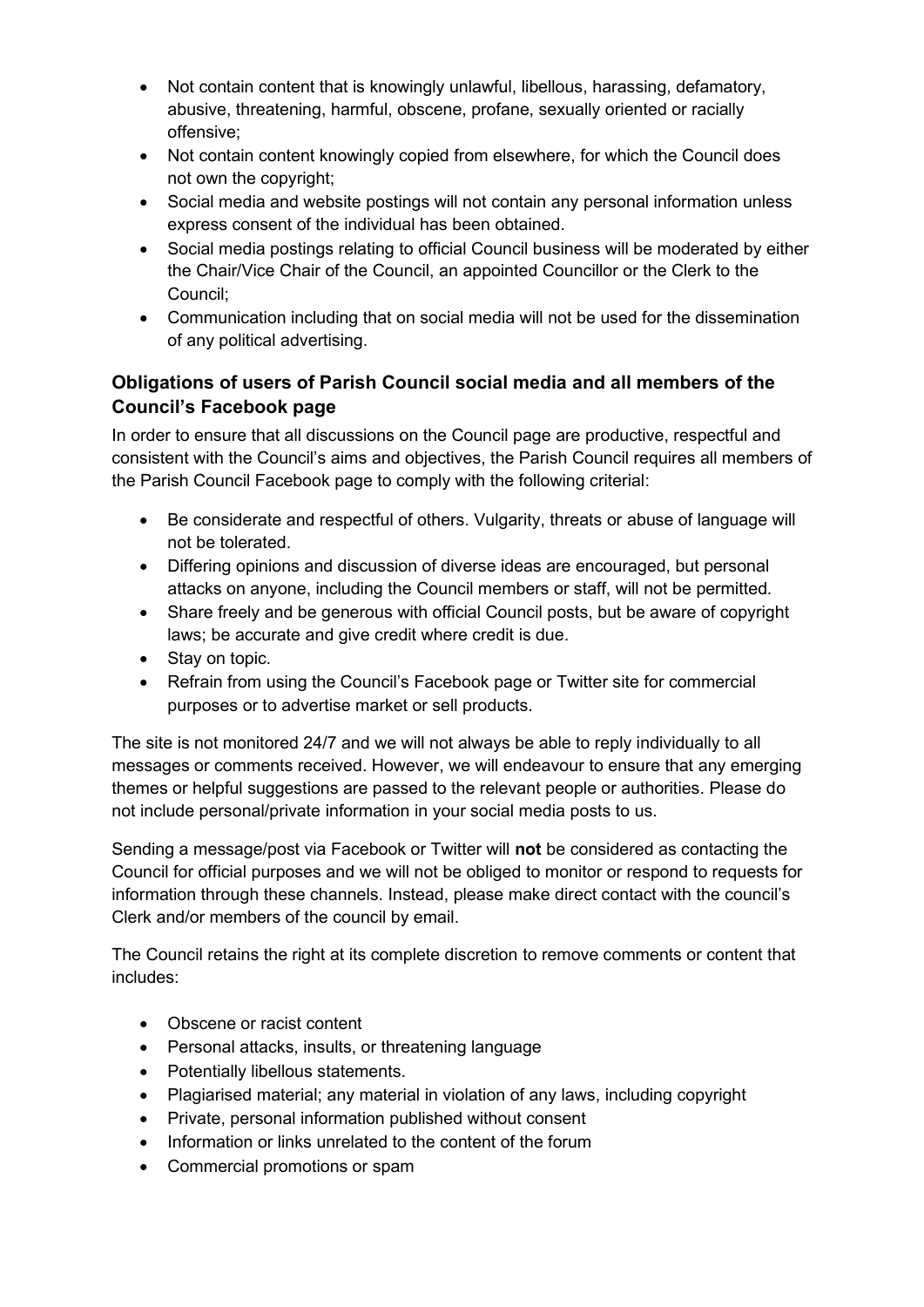• Alleges a breach of a Council's policy or the law

The Council's response to any communication received not meeting the above criteria will be to either ignore, inform the sender of our policy or send a brief response as appropriate. This will be at the Council's discretion based on the message received, given our limited resources available. Any information posted on the Facebook page not in line with the above criteria will be removed as quickly as practically possible. Repeat offenders will be blocked from the Facebook page. The Council may post a statement that '*A post breaching the Council's Social Media Policy has been removed*'. If the post alleges a breach of a Council's policy or the law the person who posted it will be asked to submit a formal complaint to the Council or report the matter to the Police as soon as possible to allow due process.

Where necessary, we may direct those contacting us to our website to see the required information, or the Council may forward their question to one of our Councillors for consideration and response. The Council is not obliged to respond to every comment received particularly if it is experiencing a heavy workload.

## **Obligations regarding use of Social Media by Employees, Councillors and Volunteers**

The following obligations apply to all employees of the Council, Councillors and to those who volunteer on behalf of the Council.

#### **Posting on behalf of the Parish Council**

- Only the Clerk, those Councillors who are approved as administrators of the Parish Council Facebook page and the Chairman are permitted to post material on a social media account in the council's name and on its behalf.
- Before using social media on any matter which might affect the interests of the council you must:
	- a) have read and understood this policy and
	- b) employees and volunteers must have sought and gained prior written approval to do so from either the Clerk or the Chairman of the Council.

#### **Obligations regarding the use of social media generally**

Whenever you are permitted to use social media in accordance with this policy, you must adhere to the following general rules:

- Do not upload, post or forward a link to any abusive, obscene, discriminatory, harassing, derogatory or defamatory content.
- Any employee, volunteer or Councillor who feels that they have been harassed or bullied, or are offended by material posted or uploaded by a colleague onto a social media website should inform the Clerk or the Chairman of the Council.
- Never disclose commercially sensitive, personal private or confidential information. If you are unsure whether the information you wish to share falls within one of these categories, you should discuss this with the Clerk or the Chairman of the Parish Council.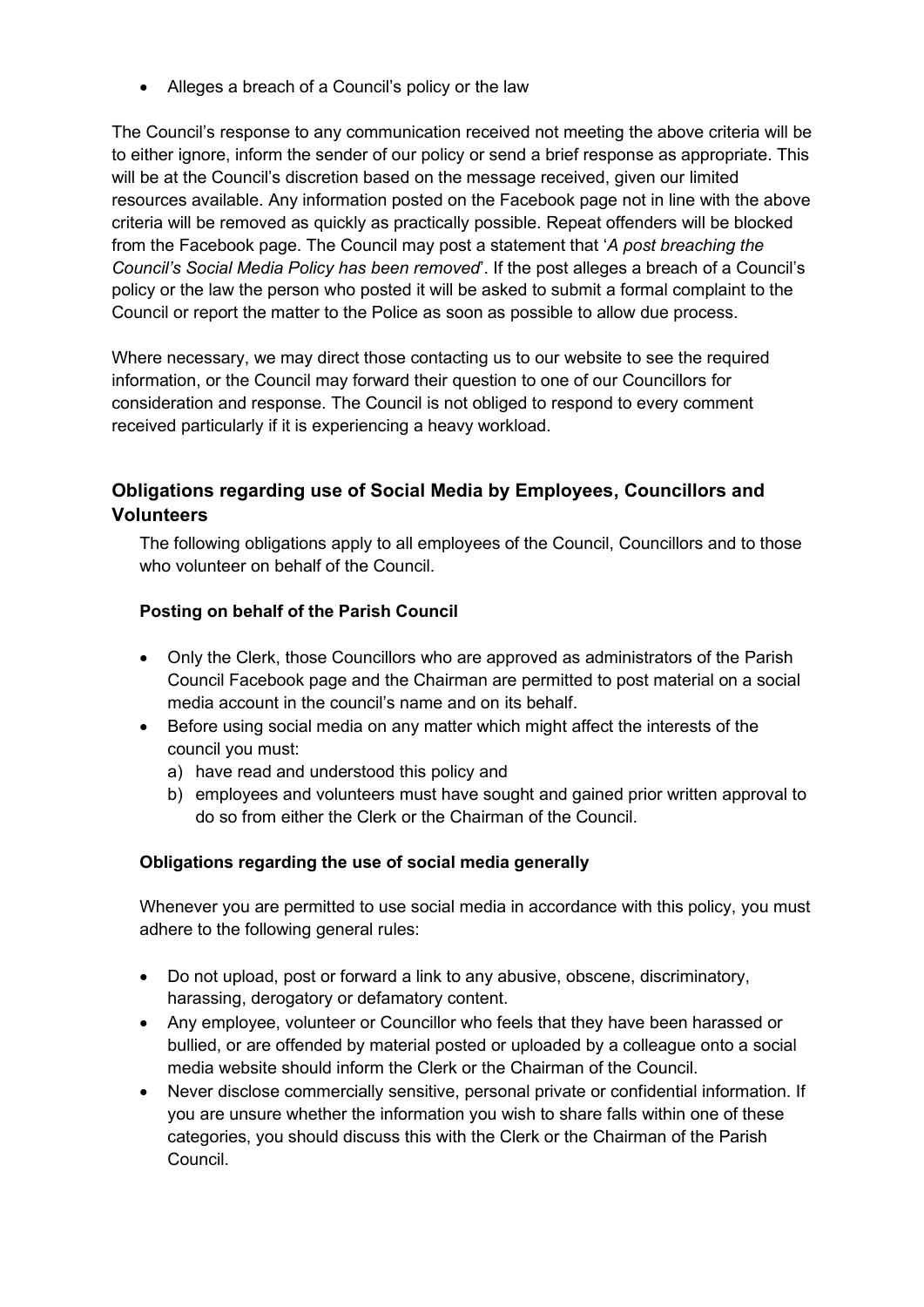- Do not upload, post or forward any content belonging to a third party unless you have that third party's consent.
- Before you include a link to a third-party website, check that any terms and conditions of that website permit you to link to it.
- When making use of any social media platform, you must read and comply with its terms of use.
- Be honest and open, but be mindful of the impact your contribution might make to people's perceptions of the council.
- You are personally responsible for content you publish into social media tools.
- Don't escalate heated discussions, try to be conciliatory, respectful and quote facts to lower the temperature and correct misrepresentations.
- Don't discuss employees without their prior approval.
- Always consider others' privacy and avoid discussing topics that may be inflammatory e.g. politics and religion.
- Avoid publishing your contact details where they can be accessed and used widely by people you did not intend to see them, and never publish anyone else's contact details.

## **Obligations relating to Employees**

- Employees should be aware that any use of social media websites (whether or not accessed for council purposes) may be monitored and, where breaches of this policy are found, action may be taken against employees under the Council's Disciplinary procedure.
- Misuse of social media websites can, in certain circumstances, constitute a criminal offence or otherwise give rise to legal liability against you and the Council.
- In particular a serious case of uploading, posting forwarding or posting a link to any of the following types of material on a social media website, whether in a professional or personal capacity, will probably amount to gross misconduct (this list is not exhaustive):
	- a) pornographic material (that is, writing, pictures, films and video clips of a sexually explicit or arousing nature);
	- b) a false and defamatory statement about any person or organisation;
	- c) material which is offensive, obscene
	- d) criminal, discriminatory, derogatory statements or material or statements or material which may undermine or cause embarrassment to the council, Councillors, or our employees;
	- e) confidential information about the council or anyone else
	- f) any other statement which is likely to create any liability (whether criminal or civil, and whether for you or the council); or
	- g) material in breach of copyright or other intellectual property rights, or which invades the privacy of any person.

Any such action will be addressed under the Disciplinary procedure and for employees may result in summary dismissal.

• Where evidence of misuse is found we may undertake a more detailed investigation in accordance with the Disciplinary procedure involving the examination and disclosure of monitoring records to those nominated to undertake the investigation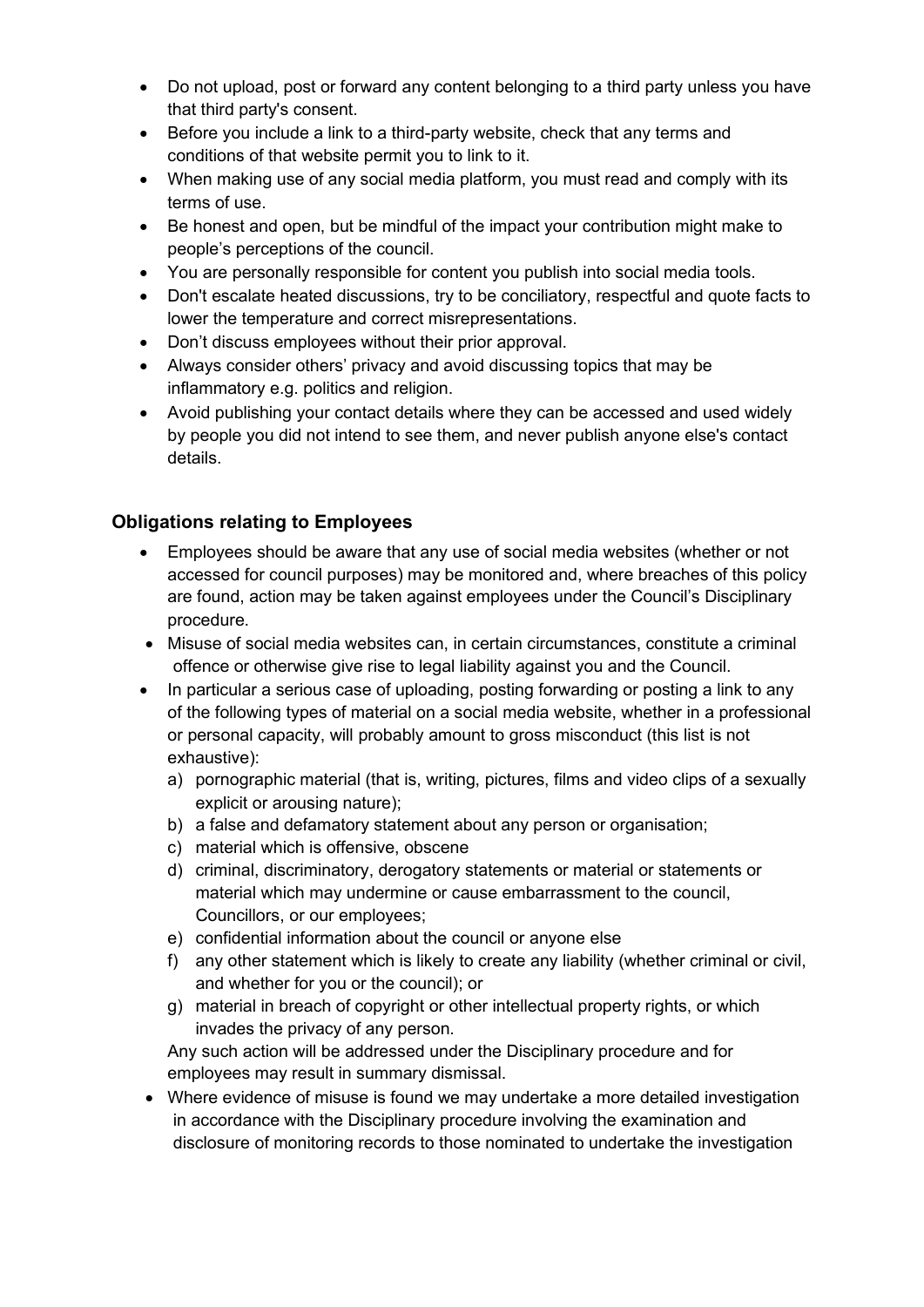and any witnesses or managers involved in the investigation. If necessary such information may be handed to the police in connection with a criminal investigation.

• If you notice any use of social media by other employees or volunteers in breach of this policy please report it to the Clerk or the Parish Council Chairman.

## **Parish Council email obligations and responses to telephone calls and hard copy letters.**

The Clerk is the proper officer of the Parish Council and will often be the first point of contact with residents and third parties. The Clerk has an official Parish Council email address [\(greatnotleyclerk@gmail.com\)](mailto:greatnotleyclerk@gmail.com) and may also receive hard copy letters to her address. There is also an official Parish Council telephone line of 01376 331251.

The email account and telephone answer phone are monitored mainly during office hours, Monday to Friday, and the aim is to reply to all questions sent within a reasonable timescale and certainly no later than 5 days from the date of receipt. An 'out of office' message should be used for emails and on the telephone answer phone when appropriate so that those contacting the Parish Council will be aware as to when the correspondence will be answered. Any out of office message will provide another contact in case of an urgent issue arising

The Clerk is responsible for dealing with emails and letters received and passing on any relevant mail to Councillors or external agencies for information and/or action. All communications on behalf of the Council will usually come from the Clerk, and/or otherwise will always be copied to the Clerk.

Although individual Councillors may communicate directly with parishioners where the contents of an email or letter refer to matters relating to Parish Council business they should be copied to the Clerk. NB any emails copied to the Clerk become official and will be subject to The Freedom of Information Act.

These procedures will ensure that a complete and proper record of all correspondence is kept.

Do not forward personal information on to other people or groups outside of the Council, this includes names, addresses, email, IP addresses and cookie identifiers.

In the event of a residents or third party not being satisfied with the time and manner of communication and the customer service received a complaint may be raised using the Parish Council's complaints policy.

## **SMS (texting) obligations**

Councillors and employees may use SMS as a convenient way to communicate at times. All are reminded that this policy and the overarching communication obligations contained in clause one also applies to such messages.

## **Councillors obligations**

Councillors are expected to abide by the Code of Conduct and the GDPR Data Protection obligations in all their work on behalf of the Council. As more and more information becomes available at the press of a button, it is vital that all information is treated sensitively and securely. Councillors are expected to maintain an awareness of the confidentiality of information that they have access to and not to share confidential information with anyone.